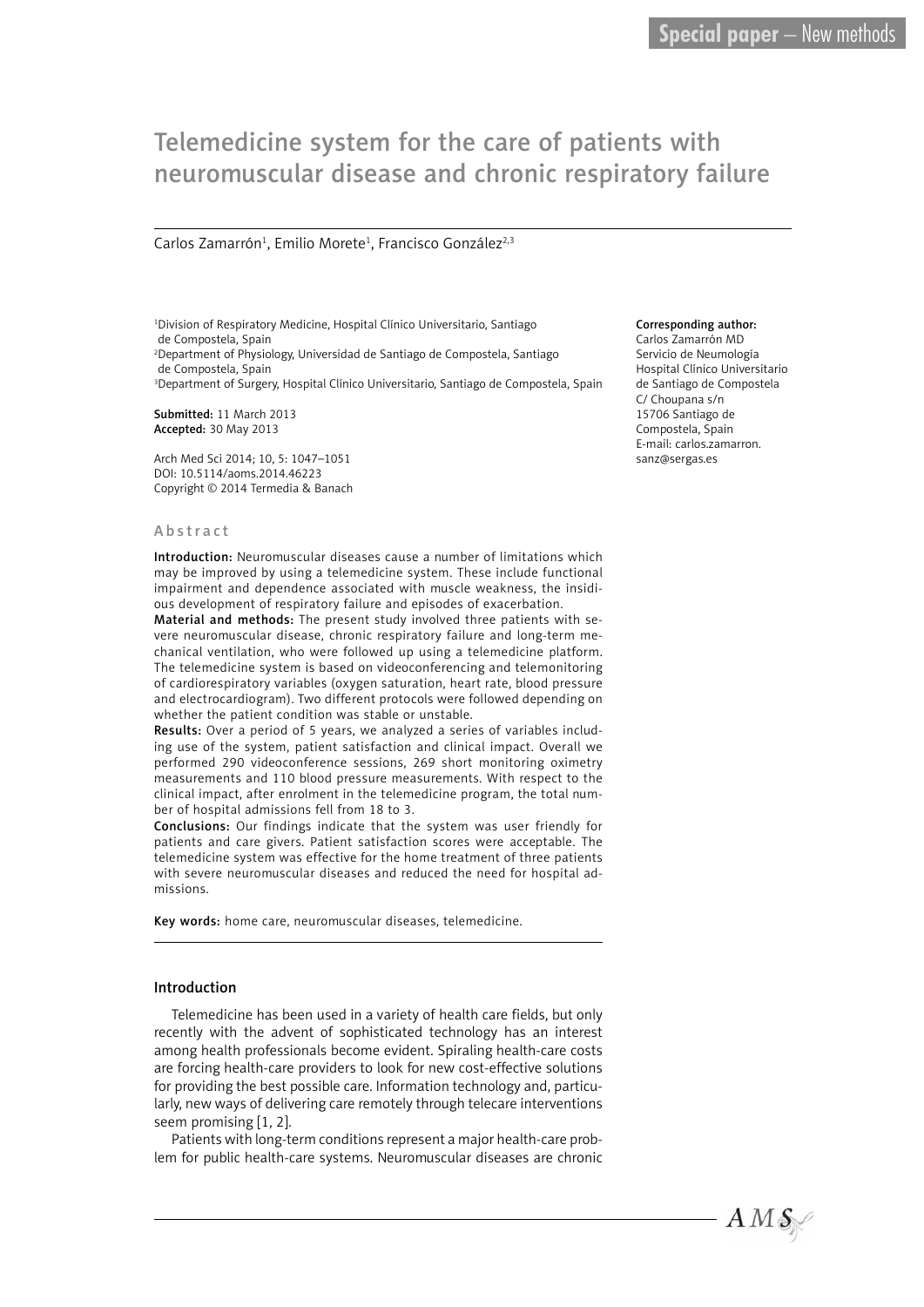conditions that may present progressive muscle wasting leading to loss of ambulation, difficulty swallowing, and respiratory muscle weakness.

Chronic respiratory failure in neuromuscular patients develops insidiously, and patient involvement is variable. Dyspnea is rare, due to the significant limitation of physical activity. Moreover, clinical signs of increased use of accessory muscles appear in advanced stages of the disease. Ventilatory failure develops gradually, with hypercapnia during sleep at first and then during daylight hours [3, 4].

Neuromuscular diseases associated with respiratory failure have specific characteristics. Their common feature is weakness of respiratory muscles, progression towards chronic respiratory failure and the eventual appearance of episodes of acute respiratory failure [5].

The peculiarities presented by these patients make it advisable to design and evaluate telemedicine systems that meet their needs. However, little information exists on the usefulness of this technology in patients with neuromuscular disease and chronic respiratory insufficiency.

The aim of this study is to describe the utility of a telemedicine system based on videoconferencing and telemonitoring of cardiorespiratory variables (oxygen saturation, heart rate, blood pressure and electrocardiogram) for the telecare of 3 patients with neuromuscular disease and chronic respiratory failure.

### Material and methods

#### **Patients**

We monitored 3 patients over a period of 5 years with severe neuromuscular disease who were receiving long-term mechanical ventilation due to chronic respiratory failure. Two patients were having invasive mechanical ventilation by tracheotomy and the third patient was having non-invasive ventilation.

The first case involved a 68-year-old man diagnosed with scapular humeral dystrophy at the age of 30. Starting in 1996, the patient was only able to walk a few steps with a cane and spent most of the day in a tailored sofa. Starting in 1990, he used a negative-pressure ventilator, a poncho wrap, and starting in 1999 he needed a positive-pressure ventilator by tracheostomy. Since 2005, he has been monitored at home with our telemedicine system.

The second case involves a 66-year-old woman with amyotrophic lateral sclerosis diagnosed in 2001. From 2003 to 2005 she was under non-invasive ventilation with satisfactory adaptation and clinical response. In April 2005 the patient presented several episodes of bronchoaspiration

and respiratory distress, and afterwards she was unable to remain upright and walk, go out on her own, or use her hands and arms. In addition, she had difficulty swallowing and chewing. At the request of the patient, a percutaneous endoscopic gastrostomy and tracheostomy were performed. From 2005 to her death at the end of 2010, she needed constant mechanical ventilation via tracheostomy and was monitored at home with our telemedicine system.

The third case involves a 39-year-old man with Duchene disease. The patient needed a wheelchair and continuous support to move and perform basic tasks. Because of his nocturnal hypoventilation, he required non-invasive ventilatory support.

In this study, all patients gave informed written consent after protocol approval by the Local Ethics Research Committee.

#### Telemedicine System architecture

We used a commercially available Telemedicine System (Seguitel, Telefónica S.A., Madrid, 2005), which was modified to the monitoring needs of these patients. Within the system architecture, the Control Center has an Application Server and a Database Manager. The Control Center houses the service and governs the process by handling the database, user privileges, communications and security. The system allows a Telecare Service Center to perform remote monitoring of biological signals, videoconferencing, and to handle emergencies that may arise. Database, user privileges, communications and security were handled from the hospital by an administrator.

At the patient's home, there was a residential gateway, a set top box connected to the television as a user interface. Oximetry, blood pressure and electrocardiography were recorded for all patients, who were also equipped with a wireless alarm button to generate a system alarm call if needed. The patient could interact with the system at any time by accessing a simple menu on the TV screen. Most interactions involved input of biomedical data requested by the doctor or tutor nurse. System functionality is provided through the Web. Figure 1 shows how the system was configured at the patient's home.

Communications between client and server were protected by a system firewall against unauthorized access. In addition, the system also had a mechanism for user authentication and a password to check the role of the person connecting.

The tutor nurse visited the patient at home once a month, performed all regular procedures, and checked the equipment by testing all medical (sphygmomanometer, electrocardiograph, pulse oximeter and mechanical ventilator) and communication devices. Any malfunction was reported to the supervising physician.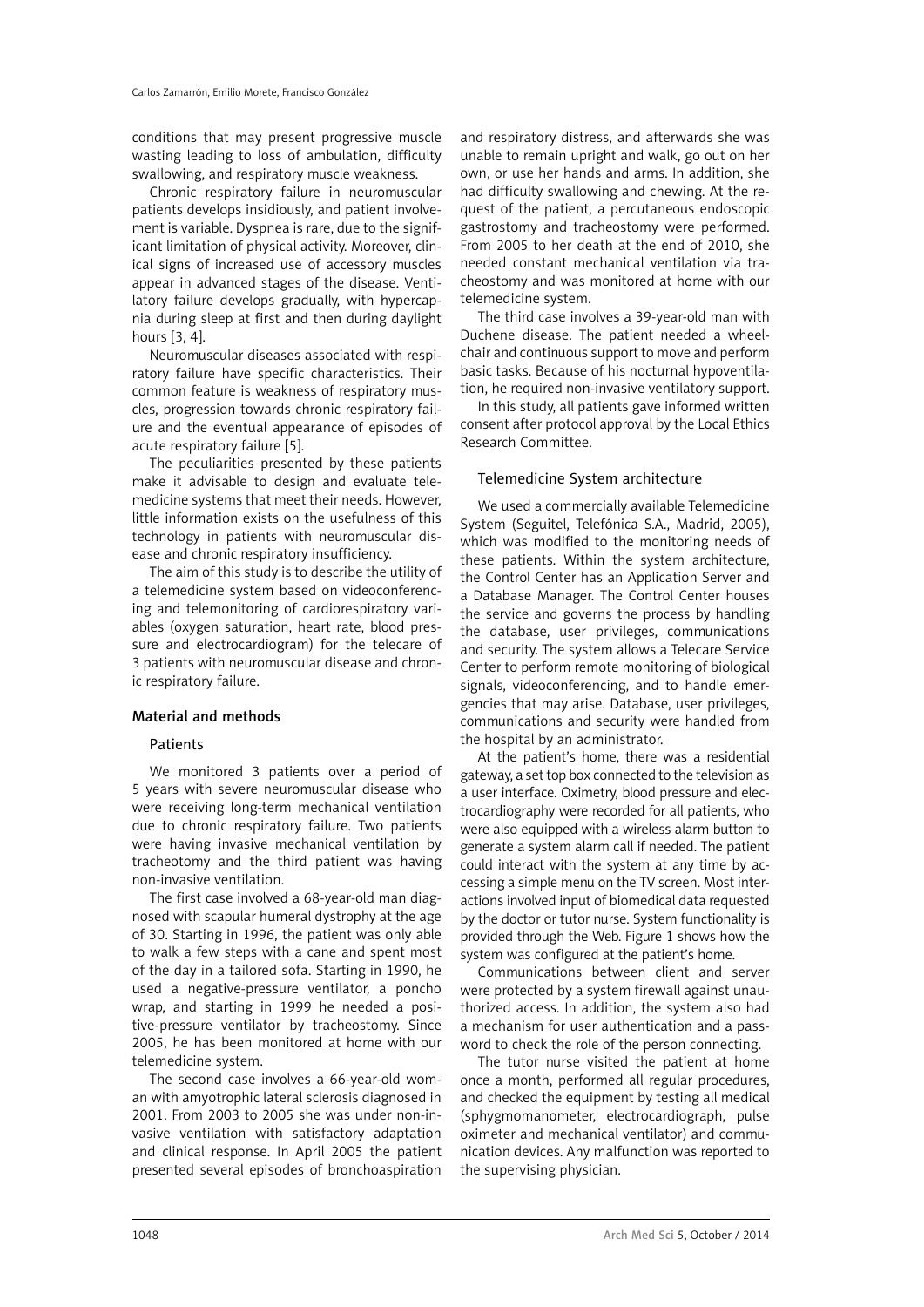

Figure 1. Telemonitoring system configuration in the patient's home

## Protocol

Depending on the severity of the patient's condition, two different telecare protocols were followed. If the patient's condition was stable (baseline), a videoconference consultation, a 5-minute oximetry monitoring sample (Figure 2), and three blood pressure measurements were carried out every 2 weeks. If required, an electrocardiogram was also done. On the other hand, if the patient's condition became acute, similar procedures were carried out daily until stabilization. As these patients were on ventilators during sleep, an overnight oximetry control was carried out whenever necessary.

If the patient's condition worsened, the oxygen saturation was monitored overnight and reported the next morning to the physician. If the measurements were abnormal, the physician was informed and instructions were given to the patient's family to change the ventilator settings if needed.

These procedures were followed every time the patient requested a consultation.

## Variables

- Use of system.
- Patient satisfaction by the Client Satisfaction Questionnaire (CSQ-8) [6]. This questionnaire includes eight items with four possible responses. Higher scores indicate greater satisfaction.
- Clinical impact was measured by the number of hospital admissions and consultations during the 5 years before inclusion in the telemedicine program as compared to after inclusion.

• Variation of basal saturation, oxygen desaturations, heart rate frequency, blood pressure and ECG. Regular monitoring of these parameters allowed us to obtain normal mean values for each patient as well as variation from baseline.

#### Results

## Use of the system

The system was used on a continual basis, and blood pressure or oxygen saturation was measured at will. These measurements appeared on the TV screen and were viewed in the Control Center when patients felt symptoms worsening. The hospital alarm was activated through the system 39 times. During the 5-year monitoring period, we performed 290 videoconference sessions, 269 oximetry measurements and 110 blood pressure measurements.



Figure 2. Data recorded using our home telemonitoring system. The graph shows oxygen saturation (black line) and heart rate (gray line) recorded during 8 min (from 18:40 to 18:48)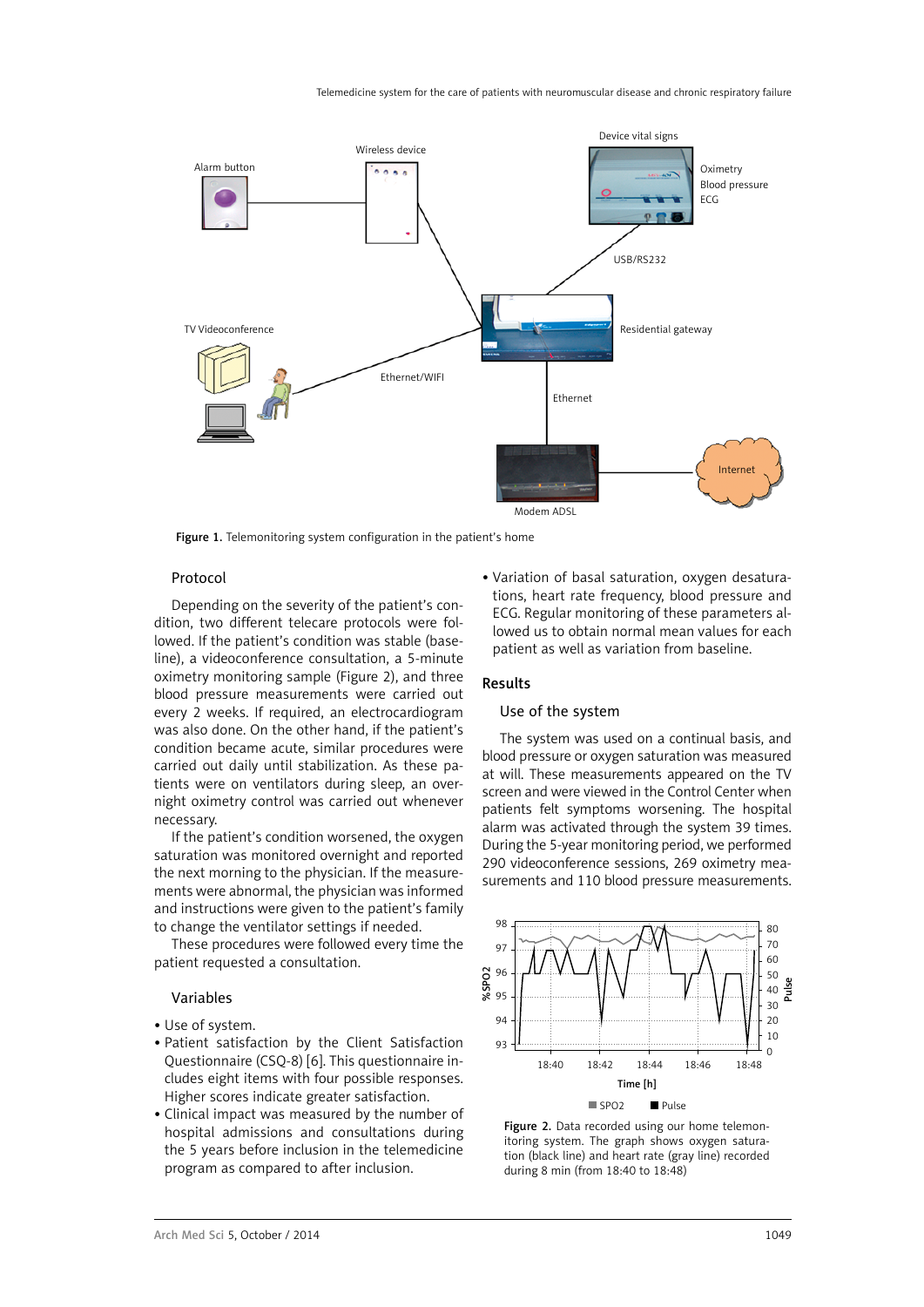The clinical information provided by patients, together with data from oximetry readings, made it possible to identify 15 exacerbations associated with infectious disease, but none required hospital admission. In addition, clinical data together with abnormal heart rhythm readings allowed us to diagnose heart problems in 2 cases.

The system is user friendly for patients and care givers. The equipment in the patients' residence is controlled with a device as simple as a TV remote control. Care givers only require about 4 h of training to learn how to use the system.

One of the most important problems was the lag between image and audio in videoconference sessions, which made it difficult to understand patients whose speech was already hindered by ventilators. No attempts by unauthorized users to gain access were detected.

# Patient satisfaction

Using the Client Satisfaction Questionnaire (CSQ-8), patient 1 obtained a score of 21, patient 2 a score of 18, and patient 3 a score of 21. The medium score was 20. These scores indicate an acceptable level of satisfaction.

# Clinical impact

The total number of hospital admissions by the 3 patients before enrolment in the telecare program was 18, while after enrolment it dropped to 3 (patient 1 went from 3 admissions to 0, patient 2 went from 5 to 0, and patient 3 went from 10 to 3). The total number of hospital consultations before enrolment in the telecare program was 40, while after enrolment it dropped to 9 (patient 1 went from 15 consultations to 2, patient 2 went from 6 to 0, and patient 3 went from 19 consultations to 7).

Although the system provides the possibility of interacting with primary care physicians, this feature was only used on limited occasions.

# Discussion

The main finding of the present study is that our telecare system was effective for the home treatment of 3 patients with severe neuromuscular diseases, while reducing the need for home visits.

The functional limitation of patients with severe neuromuscular diseases and dependence associated with muscle weakness makes avoiding having to travel a crucial factor [7].

Respiratory monitoring is required to identify the real condition of these patients because their low mobility results in low clinical expression of breathlessness. In addition, these patients can experience the insidious development of respiratory

failure. Oximetry monitoring with our telecare system detected changes in oxygen saturation and facilitated the detection of clinical deterioration and exacerbation. Thus, we found that exacerbation could be prevented by monitoring respiratory function. One of the biggest challenges currently facing public health systems is the care for patients with chronic respiratory diseases, and the interaction of training and intensity of work with patients with chronic diseases seems to have the most powerful effect on undertaking clinical and organizational self-management support practices. To facilitate clinicians' practice of self-management support for patients with chronic diseases it is very important to provide specialized patient care teams with professionals having complementary skills [8]. Some studies show that participation in an interactive workshop in preventive medicine increased the knowledge and the delivery rates of preventive procedures in the observed primary care practices [9]. Therefore, information technology and communication can play a crucial role facilitating coordination between different professionals. Telemedicine has the potential to become routine, presenting a new burden for health workers, who must adapt to new circumstances. The introduction of a home telecare system always requires organizational changes [10].

Early meta-analysis studies found that establishing systems for patient care was feasible using telecommunications technologies, but there was little evidence of clinical benefit as compared to face-to-face consultation [11]. However, subsequent studies have found telemedicine to be useful for monitoring chronic patients. Telecare in COPD appears to have a possible impact on the quality of life of patients and the number of times patients attend the emergency department and the hospital [12]. In our study, telemedicine was combined with face-to-face consultation once a month, which allowed us to see the patient in person and check the telemedicine equipment.

In patients with various chronic diseases, Hartvigsen Botsis reported patient satisfaction with home telecare but a preference for a combination with conventional methods [13]. In fact, our patients were satisfied with the system as shown by their Customer Satisfaction Questionnaire (CSQ-8) scores. Home telemonitoring of chronic diseases is a promising patient management approach that provides accurate and reliable data, empowers patients, influences their attitudes and behaviors, and potentially improves their medical conditions [14].

Patients with neuromuscular disease are often young subjects and, therefore, can more easily adapt to the daily use of technology. Providing effective homecare improves the quality of life,